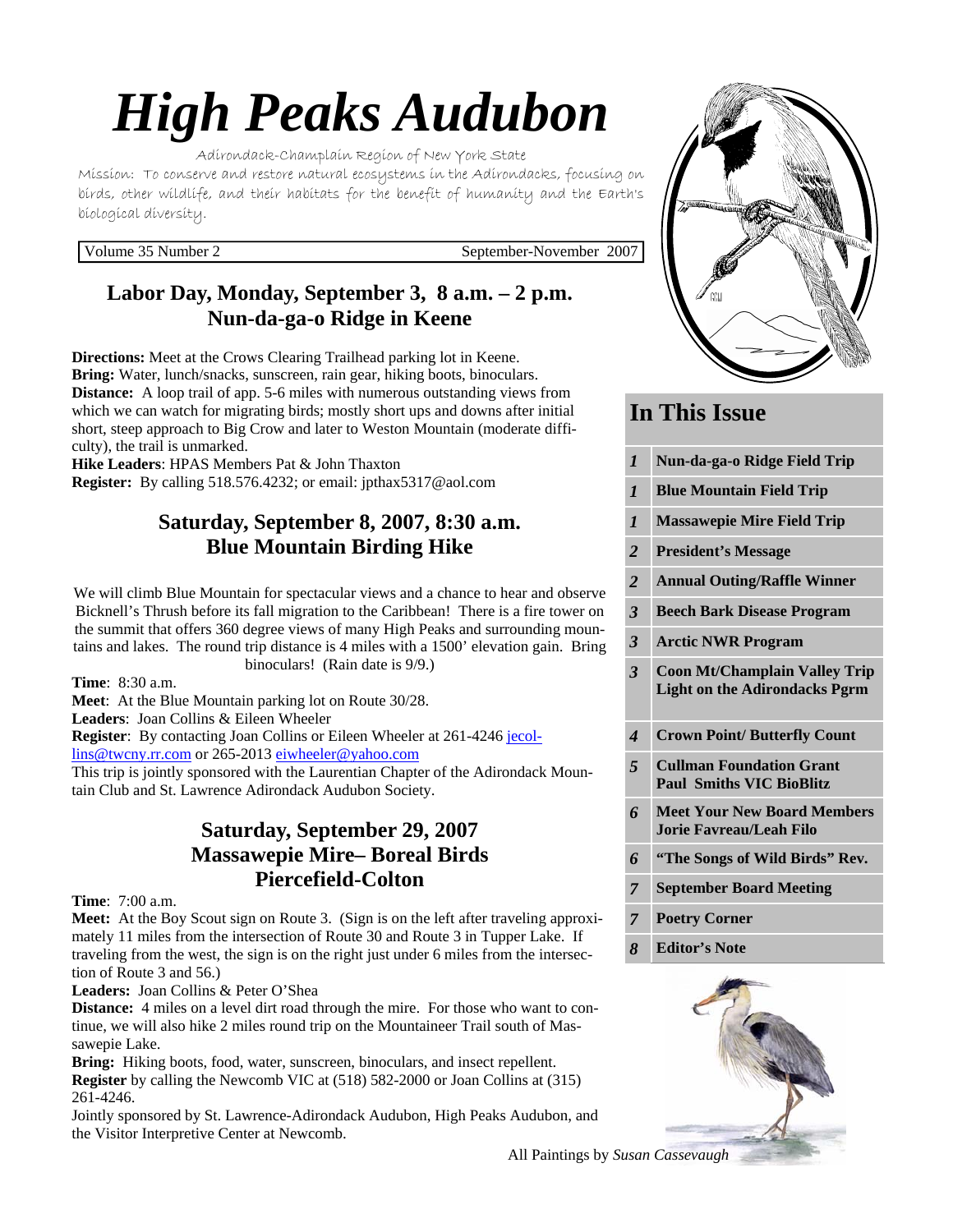#### **HPAS**

**High Peaks Audubon Society, Inc.** 

**Board of Directors** 

**Charlotte Demers President Newcomb (518) 582-2157** 

**Janet Mihuc, Ph.D Vice-President Saranac (518) 293-6490** 

**Amy Freiman Treasurer Newcomb (518) 582-3655** 

**John Thaxton Recording & Corresponding Secretary Keene (518) 576-4232** 

> **John Brown Vermontville**

**Joan Clark Keeseville** 

**Jorie Favreau, Ph.D Saranac Lake** 

> **Leah Filo Tupper Lake**

**Larry Master, PhD Lake Placid** 

> **Matt Medler Albany**

**Mary O'Dell Saranac Lake** 

**Michele Snyder Morrisonville** 

> **Pat Thaxton Keene**

**High Peaks Audubon Society, Inc. A chapter of National Audubon Society serving the Adirondack/Champlain region of northern New York, including Clinton, Essex, Franklin and Hamilton counties.** 

*Correspondence and Membership Information* **High Peaks Audubon Society PO Box 488 Keene, New York 12943-0488** 

> **John Thaxton, Newsletter Editor PO Box 488 Keene Valley, NY 12943-0488**

**HPAS Web Site: www.highpeaksaudubon.org Charlotte Demers, Web Master** 

*High Peaks Audubon Newsletter* **is published by High Peaks Audubon Society, Inc.** 

**President's Message**

I begin my two year tenure as President of HPAS with a debt of gratitude to outgoing President Pat Thaxton. Under Pat's leadership HPAS continued to grow its membership and its treasury, which has allowed your club to accomplish great things over the past year and plan for more education and conservation projects. A big "Thank You" goes to Pat in appreciation of her hard work and dedication to the organization.

 Building on last year's momentum, we have begun our new fiscal year with plans to install an osprey platform on Wickham Marsh to complement the observation platform that HPAS sponsored. The annual gathering held at the Huntington Wildlife Forest in Newcomb was well attended and even the short, but intense, downpour didn't dampen the interest and enthusiasm of the HPAS members enjoying the beauty of the lake—it was great meeting members and making new friends. I hope to meet more of you as HPAS continues to offer entertaining and educational programs, field trips and other events to our members over the coming year.

**—Charlotte Demers** 

#### **Annual Outing/Meeting/Raffle Winner**

Despite a ninety percent chance of showers and thundershowers thirty HPAS members and friends showed up at the Huntington Forest and actually got away with paddling for two hours before it rained so hard we had to raise our voices to converse inside the cabin on the shore of Catlin Lake. When a mountain a few miles distant went from hazy blue to hazy white I suggested to Pat that we paddle back toward the cabin, and when we got to within a quarter mile of it we pulled up alongside President Charlotte Demers and rode at anchor for a while. Apropos of nothing I could detect Charlotte did something of a double-take and smiled.

"I can hear the rain moving through the forest," she said, smiling widely.

 We had never heard rain moving through a forest before, so we smiled at anchor with Charlotte for a while, wondering at how we hadn't associated the noise with sheets or approaching rain. I think I had subconsciously attributed that background noise to wind, even as I watched the leaves of a nearby birch tree hanging almost motionless above its reflection.

 After a brief board meeting, 3-year-old Owen Casker reached into a large plastic jug and pulled out a few raffle tickets. He offered one of them to his father, but Charlotte snatched it away and announced the winner: Yvette Tillema, whose daughter told me that as she lay confined to the living room couch recovering from knee surgery her mother sat fifteen feet away at the kitchen table playing bird songs on her computer all day.

 After the raffle-drawing we wended our way slowly through the Huntington forest, stopping a few times and listening to Charlotte's descriptions of the work SUNY ESF does there with wildlife big and small.

**—JohnThaxton**

#### **Black-capped Chickadee Chicks**



 *Susan Cassevaugh*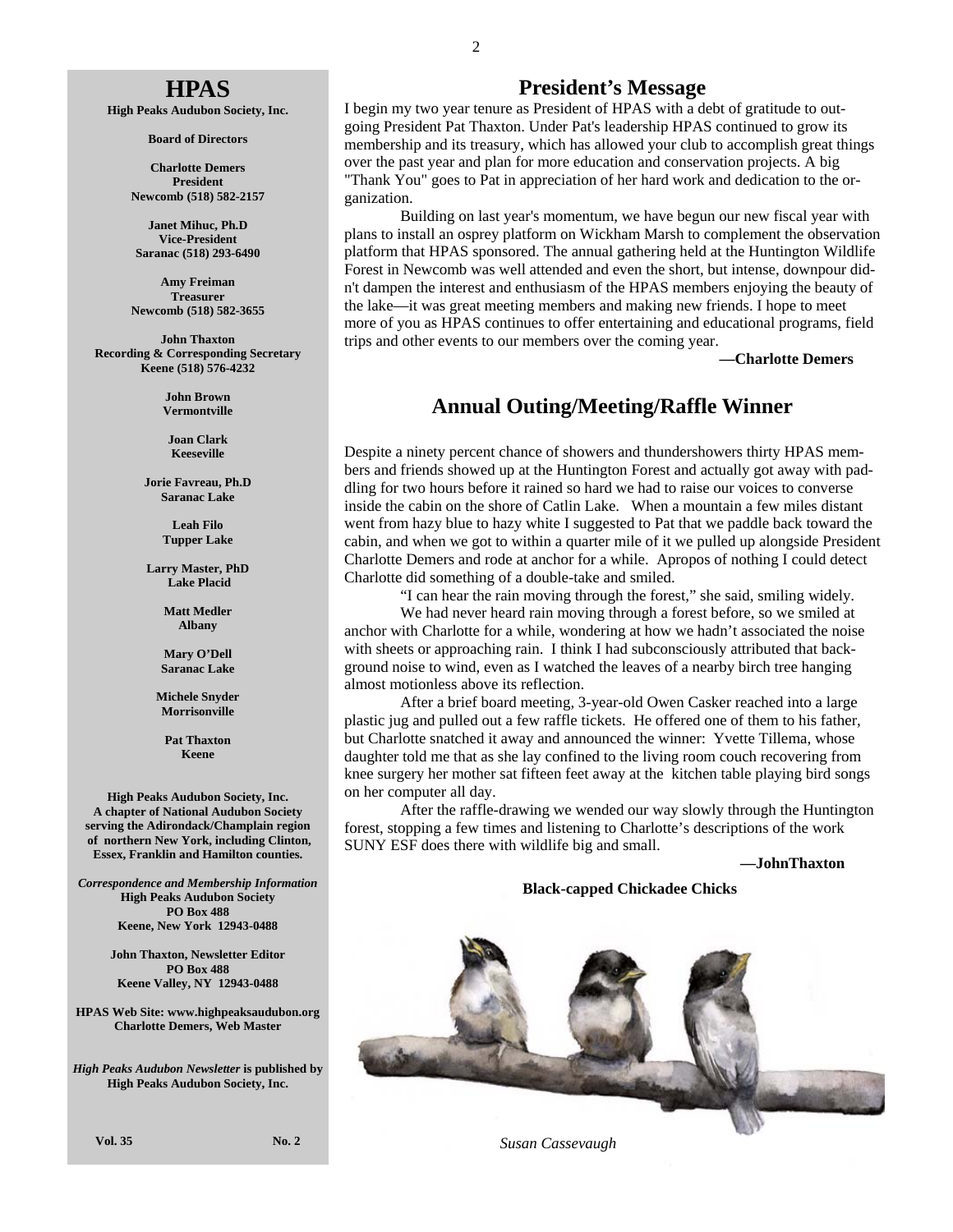## **Saturday, Sept. 22, 2007, 1:00 p.m. Beech Bark Disease in Aftermath Adirondack forests: A comparison of managed and preserved forests. Paul Smiths Visitor Interpretative Center Speaker: Celia Evans, PhD.**

We have spent 3 years collecting data about the structure of Adirondack forests and the 'health' of beech trees and abundance of beech and other saplings. BBD came to the Adirondacks probably some time in the 1960's and remains a challenge for forest managers and a concern for wildlife biologists still. Now, in the 'aftermath' stage of the disease, we are taking a broad look at what it looks like across New York and New England. This presentation will focus on Adirondack data. The presentation will address the following questions: What is the disease and what is its history in the northeast? How variable are the impacts of the disease across different spatial scales? What are the implications of management on forest structure and disease status? Can we use these data to make predictions about the future of beech in our forests?

 Celia Evans, a forest and plant physiological ecologist, is Associate Professor of Ecology at Paul Smiths College.



# **Saturday, October 13th, 2007, 1:00 p.m. "This Land is Your Land: The Battle for the Arctic National Wildlife Refuge" Newcomb Visitor Interpretive Center**

Join Sue Krause, environmental educator and president of the Four Harbor Audubon Society in St. James, New York, for a telling powerpoint presentation about one of the most hotly debated wilderness areas in the world. Sue will discuss and show photographs of the mammals and birds that breed in and migrate through this magnificent refuge, tell us about the history of the place and what we can all do to protect this stunning, unspoiled wilderness.



# **Saturday, October 27th Coon Mt./Champlain Valley**

**Time**: 8:00 a.m.

**Directions:** Meet at the Westport boat launch **Bring:** Water, lunch, sunscreen, raingear, hiking boots, binoculars.

**Distance:** The hike up Coon Mt. is short and easy through woods, then slightly steep near the top on a rocky path. If the wind is right it may be good for migrating raptors. Lake Champlain and the surrounding countryside are good for migrating and early winter species.

**Hike Leaders**: HPAS members Pat & John Thaxton **Register:** Call (518) 576-4232 or email:jpthax5317@aol.com

## **Saturday, November 10, 2007, 1:00 p.m. "Light on the Adirondacks: Photographs of Landscapes" Speaker: John Thaxton**

Join *Adirondack Explorer* columnist and HPAS board member and newsletter editor John Thaxton for a photographic tableau of Adirondack landscapes and habitats. John divided the Adirondacks into what he sees as its essential ingredients—clouds, rocks, forests, fields, wetlands and water—and put together a slide show that includes everything from shadow-dappled High Peaks' panoramas to close-ups of hysterically chartreuse map lichen.

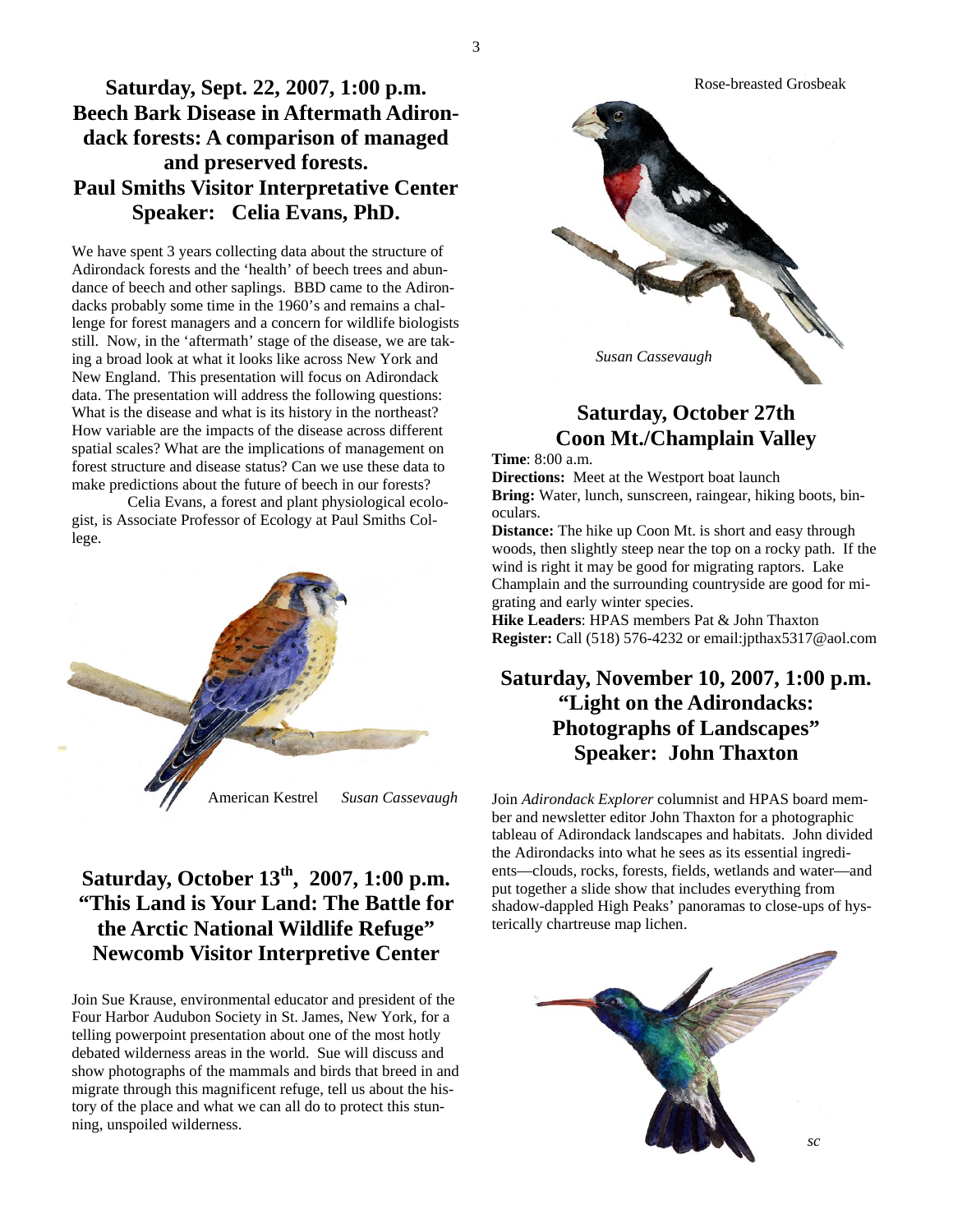#### **Crown Point Banding Station**

The spring bird banding station on the grounds of the Crown Point State Historic Site opened for the 32nd consecutive season of banding between May 11-28, 2007. Operated by the Crown Point Banding Association, through an agreement with NYS OPR&HP and the Historic SiteManager, the station is located in hawthorn thickets west of His Majesty's Fort at Crown Point. Birds banded this year were:

3 Killdeer; 1 Mourning Dove; 3 Downy Woodpecker; 1 Northern Flicker; 1 Pileated Woodpecker; 1 Eastern Wood-Pewee; 15 "Traill's" Flycatcher; 31 Least Flycatcher; 1 Eastern Phoebe; 1 Great Crested Flycatcher; 3 Eastern Kingbird; 2 Warbling Vireo; 1 Red-eyed Vireo; 29 Blue Jay; 7 Tree Swallow; 19 Barn Swallow; 14 Black-capped Chickadee; 4 House Wren; 1 Marsh Wren; 4 Ruby-crowned Kinglet; 7 Eastern Bluebird; 1 Veery; 8 Swainson's Thrush; 2 Wood Thrush; 15 American Robin; 32 Gray Catbird; 9 Brown Thrasher; 3 European Starling; 5 Cedar Waxwing; 1 Bluewinged Warbler; 9 Tennessee Warbler; 11 Nashville Warbler; 1 Northern Parula; 71 Yellow Warbler; 6 Chestnut-sided Warbler; 31 Magnolia Warbler; 18 Cape May Warbler; 3 Black-throated Blue Warbler; 416 Yellow-rumped Warbler; 2 Black-throated Green Warbler; 2 Prairie Warbler; 5 (Western) Palm Warbler; 3 Bay-breasted Warbler; 18 Blackpoll Warbler; 1 Black-and-white Warbler; 13 American Redstart; 3 Ovenbird; 8 Northern Waterthrush; 1 Mourning Warbler; 60 Common Yellowthroat; 4 Wilson's Warbler; 2 Canada Warbler; 1 Scarlet Tanager; 1 Eastern Towhee; 6 Chipping Sparrow; 7 Field Sparrow; 1 Savannah Sparrow; 7 Song Sparrow; 5 Lincoln's Sparrow; 2 Swamp Sparrow; 3 Whitethroated Sparrow; 3 White-crowned Sparrow; 1 Northern Cardinal; 1 Rose-breasted Grosbeak; 1 Indigo Bunting; 1 Bobolink; 15 Red-winged Blackbird; 1 Eastern Meadowlark; 21 Common Grackle; 6 Brown-headed Cowbird; 2 Orchard Oriole; 30 Baltimore Oriole; 155 American Goldfinch. TO-TAL: 1,183 individuals of 73 species.

The 73 species broke the old record of 70 set in the great fallout year of 1996. Warbler variety was superb, the 23 species breaking the record of 21 set in '96 and then tied last year. The 1,183 individuals rank third behind 1996 (1,706 birds, including a record 694 Yellow-rumped warblers) and 1997 (1,239 birds, including a record 376 American Goldfinches). New species were a transient Marsh Wren netted on the evening of May 14th by Mike & Susan Peterson and a nesting Eastern Meadowlark netted by Woody Cyr & Gary Lee on May 27th, bringing the all-time list to 99 species banded since 1976. New high records were set for Barn Swallow, Eastern Bluebird, Brown Thrasher, European Starling, and Common Grackle.

 The OPR&HP survey again found grassland birds in the recently-reclaimed Bobolink Field to the south,and Ospreys again claimed the recently-cleared nesting platform at Fossil Rocks. CPBA is proposing further habitat improvements at

the banding station with thinning of invasive Common Buckthorn.

There were returns of 38 birds of 13 species banded at Crown Point in previous years, the oldest a Black-capped Chickadee and a Baltimore Oriole, both now at least seven years, 11 months old, demonstrating the importance of long-term data collection. A leucistic Yellow-rumped Warbler was banded May 11th. After 32 years, a total of four Pileated Woodpeckers, seven Blue-winged Warblers, nine Prairie Warblers, and six Orchard Orioles have been banded at Crown Point. Species seen or heard this May, but not banded, include Bald & Golden eagles, Black-billed & Yellow-billed cuckoos, Common Nighthawk, Whip-poor-will, Northern Mockingbird, and an adult male Orchard Oriole (a female & immature male were banded). **—John M.C. Peterson**

#### Northern Shoveler



 *Susan Cassevaugh* 

## **14th Annual Lake Placid Butterfly Count**

Here are the results from the 14<sup>th</sup> Annual Lake Placid Butterfly Count. Nine volunteers observed 27 species, which is average for this count, and 1 dark swallowtail, which we didn't identify to species as it flew off rather quickly. We did pretty well considering the mowing of milkweed in a couple of productive areas and a quite cloudy afternoon:

Canadian Tiger Swallowtail 1,Cabbage White 36,Clouded Sulphur 7,Orange Sulphur 5,Bog Copper 1,Coral Hairstreak 2 (1 friendly individual landed on John Thaxton's pants' zipper), Striped Hairstreak 2, "Summer" Spring Azure 2,Great Spangled Fritillary 10,Atlantis Fritillary 10, Meadow Fritillary 5, Question Mark 2,Eastern Comma 2,Milbert's Tortoiseshell 1, American Lady 1, Red Admiral 17, White Admiral 17, Northern Pearly-eye 3, Eyed Brown 9, Common Ringlet 1, Monarch 64 (nearly triples the previous high count for this species), Least Skipper 3,European Skipper 7, Peck's Skipper 10, Tawnyedged Skipper 1, Long Dash 8, Dun Skipper 9.

 Too bad we didn't get a Pink-edged Sulphur, but every lemon colored sulphur that was kind enough to stop turned out to be a Clouded.

 **—Sheila Rosenberg**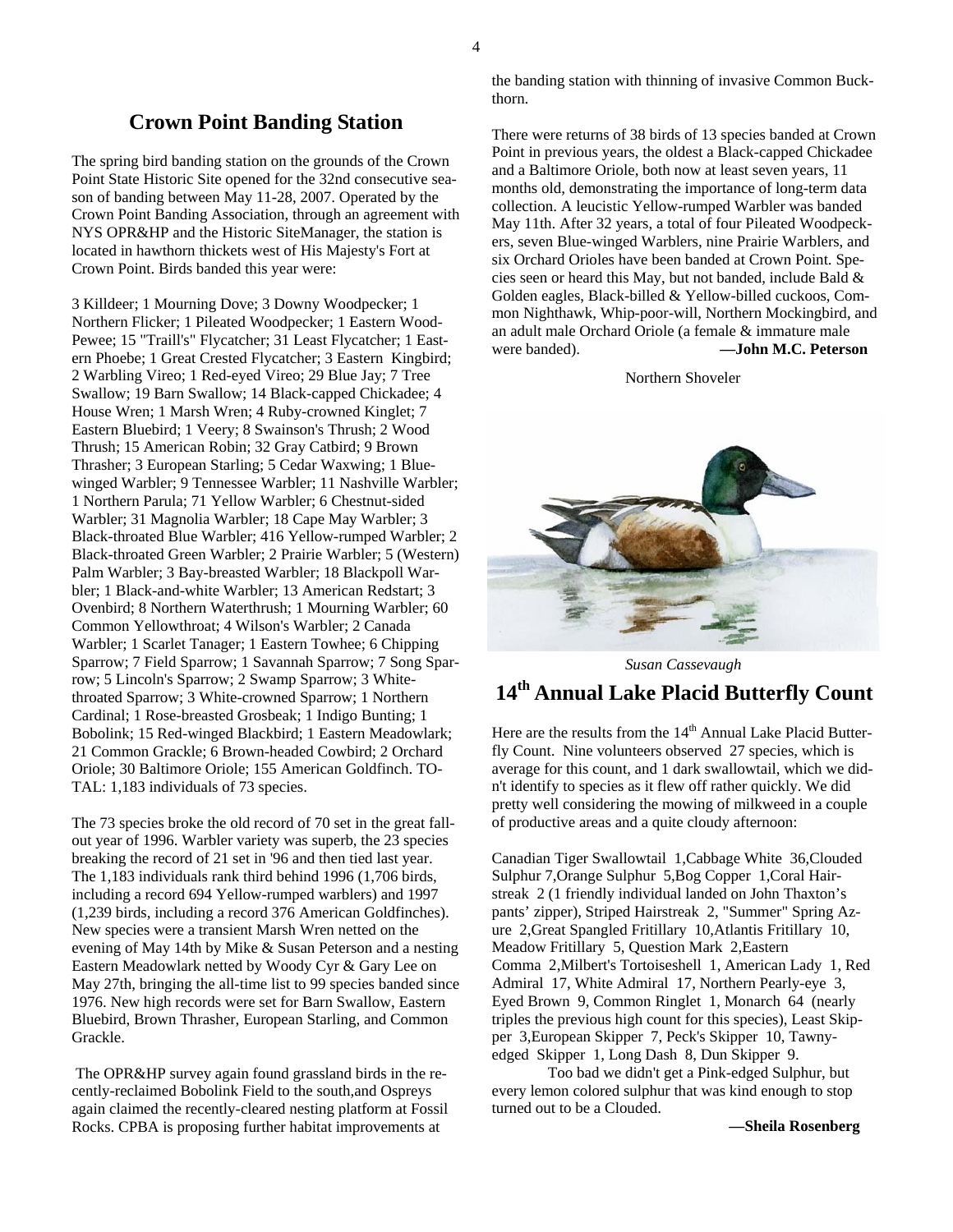# **HPAS Receives \$10,000.00 Grant from The Joseph and Joan Cullman Conservation Foundation**

The chairman of Phillip Morris, Inc. from 1957-1970, Joseph F. Cullman 3<sup>rd</sup> believed that a capitalistic, democratic society depends in many ways on its citizens' dedication to philanthropy. An admirer of Teddy Roosevelt, Joseph Cullman took great pride in his work as a conservationist. The range and magnitude of his generosity to conservation causes boggles the mind. He helped start the World Wildlife Fund and The Atlantic Salmon Federation. A hunter who went on an African safari nearly every year, he co-founded Conservation Force, an organization in Tanzania that has built 26 schools, 6 medical dispensaries and operates anti-poaching teams to protect elephants and other wildlife.

 He endowed the Joseph F. Cullman Library of Natural History at the Smithsonian as well as the Joseph F. Cullman 3<sup>rd</sup> Professorship in Wildlife, Ecology and Biodiversity at the Yale School of Forestry and Environmental Studies. He contributed handsomely to The Museum of Modern Art, The Whitney Museum of Art, The Jewish Museum, American Public Television, New York City Council on the Environment, The Committee to Protect Journalists, Women's' Sports Foundation, New York City Audubon Society, The Neurosciences Institute at Rockefeller University, the New York Restoration, The New 42nd Street—the list goes on and on.

 Joseph and Joan Cullman owned the Kildare Club just north of Tupper Lake and loved the Adirondacks with a respect bordering on reverence. The HPAS board of directors formed a committee to ensure that we utilize the grant in ways that honor the spirit of these profoundly generous conservationists.

 **—John Thaxton** 

## **2007 All Taxa Biodiversity Inventory Bioblitz at Paul Smiths College**

The 2007 Adirondack All-Taxa Biodiversity Inventory (ATBI) BioBlitz was held at the Paul Smiths VIC, July 20-21. Over 350 species were catalogued during the 24 hour period. Sampling/observation was concentrated in and near wetland and aquatic areas on the VIC property. Scientists and volunteers worked in teams, focusing on a particular group of organisms. The groups surveyed included aquatic plants, terrestrial plants, fungi, aquatic mites, aquatic insects, dragonflies and damselflies, butterflies and moths, fish, amphibians and reptiles, birds, and mammals (represented by 2 groups, bats and non-bat mammals). Terrestrial plants were the most diverse group, with 172 species including the threatened Balsam willow (*Salix pyrifolia*). An impressive 63 species of fungi and 12 species of amphibians were found. Forty bird species were documented through bird walks and mist netting. The aquatic mites collected by University of Arizona scientist Andrea Radwell have yet to be identified but could push the species total over 400. Finding 50 species of mites at the VIC is not improbable given the diversity of aquatic environments such as marsh, bog, lake and stream on the VIC property. This ATBI Bioblitz was the first of hopefully many such events which will facilitate the formation of a database of species found in the myriad of habitats in the Adirondacks. It was a great opportunity for the public to see a variety of organisms and further appreciate the local biodiversity.

 Aquatic plants 15, terrestrial plants 172, fungi 63, mammals 7, bats 7, fish 6, odonates 17, butterflies/moths 8, aquatic invertebrates 33, aquatic mites ??? Total 382 species. **—Janet Mihuc** 



Evening Grosbeak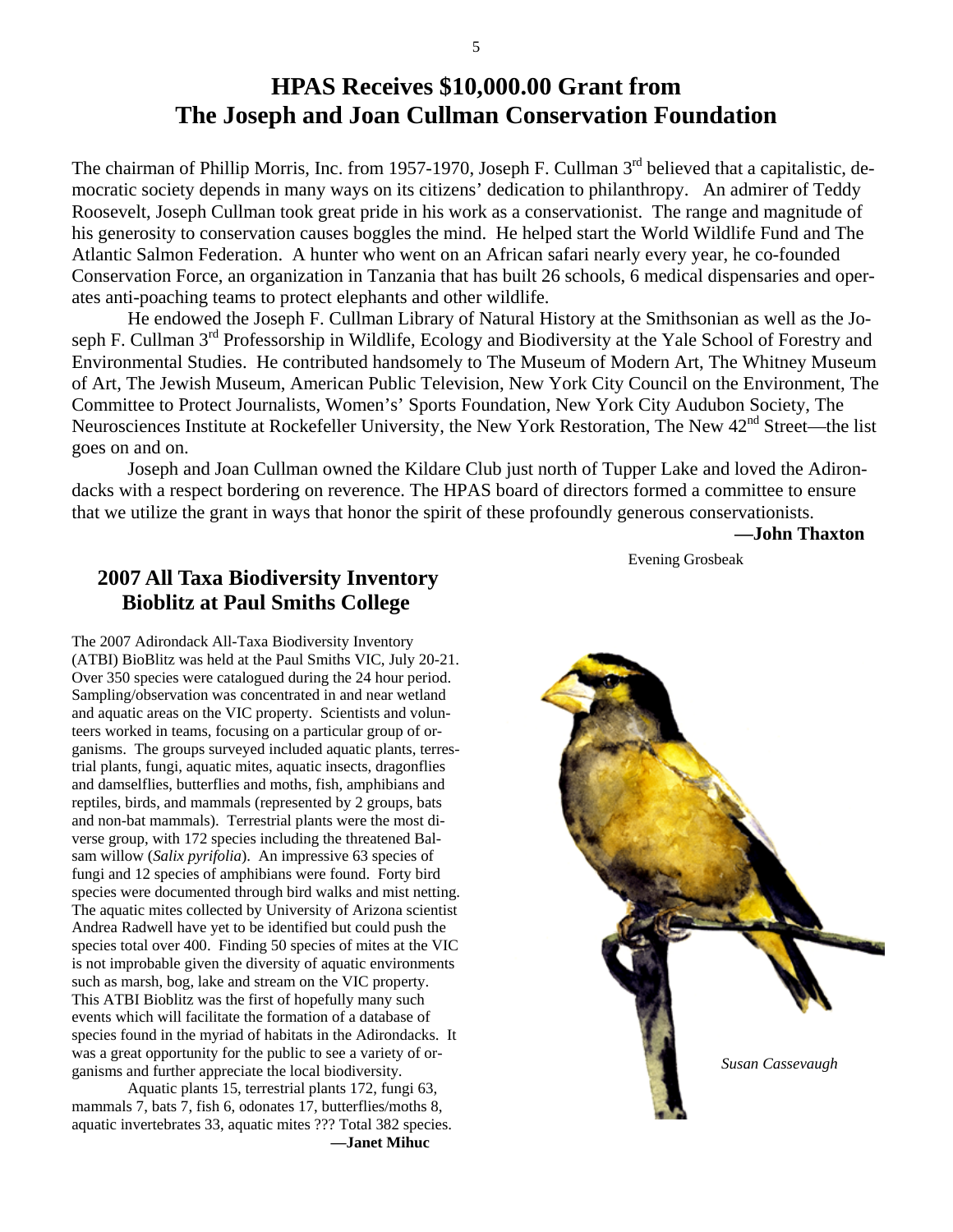#### **Meet Your New Board Members Jorie Favreau, PhD**

Jorie's birding interests began while she monitored nesting bald eagles for the Arizona Game and Fish Department in 1991. Her first job involved radio tracking California condors at the original release site in Los Padres National Forest, and from California she headed to Maui to search for an endangered honeycreeper, the poo-uli. In the summer of 1997 she ran a mist net station in Indiana and that fall she assisted a graduate student to document raptors island hopping across the Florida Keys as a migration path. In 1999, she monitored peregrine falcons nesting on the bridges between Albany and Bear Mt bridge for the NY DEC. Between her bird jobs, Jorie worked with many mammal species including African mammals when she was a zookeeper, flying squirrels in Alaska, and black bears in the mountains of North Carolina while pursuing her PhD in zoology. Today she is Assistant Professor of wildlife biology in the Fisheries and Wildlife Science program at Paul Smith's College. One of her research projects is mist netting songbirds for MAPS (Monitoring Avian Productivity and Survivorship), a national data collection protocol that allows ornithologists to determine population trends for North American passerines on large landscape level scales. This fall, she is beginning a pilot study for her second research project, which involves radio tracking red squirrels in the Adirondacks to answer some theoretical questions about foraging and movement behavior.

Common Loon



#### **Leah Filo, MS**

Leah's first professional ornithology experience consisted of updating a bird checklist for a local nature park during an internship at SUNY Geneseo. After graduating with a B.S. in Biology she went to work at a Raptor Center in Ohio, where she cared for and rehabilitated over 250 birds of prey. Wanting to learn more about bird biology, she focused her graduate studies at Antioch University on migratory bird research, including bird banding, breeding bird surveys and teaching about birds. Since graduating with an M.S. in Environmental Biology she has held various jobs in the field including bird keeper, park ranger and environmental educator. Leah now works for the Natural History Museum of the Adirondacks, The Wild Center, as part of the animal care staff team. She finds the most rewarding part of her job in the opportunities to share her knowledge and enthusiasm with visitors. With the museum's support, Leah spent several weeks participating in the Cornell Lab of Ornithology's Ivory Billed Woodpecker project, during which she helped search the swamps and woods of Arkansas for the elusive woodpecker.

#### **Book Review:** *The Songs of Wild Birds*  (Book & CD) By Lang Elliott Houghton Mifflin Company, \$ 19.95

The owner of several CD collections of bird songs, I have tried, tediously often, and with negative results, to sharpen my birding-by-ear skills sufficiently to identify the most common birds in my backyard. The scenario unfolds the same way every time: after getting frustrated by spending forty minutes trying to see an embarrassingly common backyard warbler whose song I couldn't identify, I storm into the house, grab a field guide and listen to the songs of the warblers. I study a picture of each warbler as I listen to its song, its call and perhaps its distress call; then I study the pictures and the calls again, and again, with maniacal assiduity, until I can't even identify the ringing telephone as I lunge for my binoculars after mistaking the smoke alarm for an ovenbird walking upside down on the ceiling above the woodstove.

 Perhaps my birding-by-ear problems owe themselves to a poor auditory memory, or perhaps to having had a mother who told me the same stories over and over again and who set off every smoke alarm she ever met. Whatever the reason, I never feel comfortable birding by ear until the end of the singing season, at which point I experience severe angst about identifying the songs and calls of the winter finches on their way down from Canada.

 Although I bought my *Peterson Field Guides Bird Songs* CD fifteen years ago I haven't listened to it as much as Lang Elliott's *The Songs of Wild Birds*, which came in the mail last week. This is one fun book and CD, and I daresay it has already enhanced my birding-by-ear skills exponentially.

 Not so much a comprehensive collection of bird songs as a personal selection of Mr. Elliott's favorites, *The Songs of Wild Birds* mesmerized me with sounds familiar and strange, eerie, bizarre, hauntingly beautiful, ominously scary, hilariously funny. The book and the CD complement each other completely, with the text, photos and recordings riding perfectly at anchor. The book consists of fifty, one page essays arranged in spreads that feature a beautiful, full-bleed photograph of each bird discussed or, more accurately, celebrated. Each essay ends with a sonogram or two of a bird's song and calls, and I must say I never related at all to sonograms until I read these essays and listened to the CD; before then sonograms went in one eye and out the other (Elliott includes a one-page essay explaining sonograms).

 I found in the essays a lively and informative mix of science, anecdote and ornithological lore, with poetic song descriptions by the likes of John Burroughs, Arthur Cleveland Bent and Ralph Waldo Emerson enhancing Elliott's excellent descriptions of bird song and behavior. Written in a relaxed, affable, armchair style, the essays include marvelous anecdotal accounts of the author's exploits as a recordist, some of them sufficiently funny that I laughed out loud.

 His recording of a yellow-bellied sapsucker, for example, which he made while living in the Adirondacks, features a cacophonous riff by a bird that "used to rattle my brain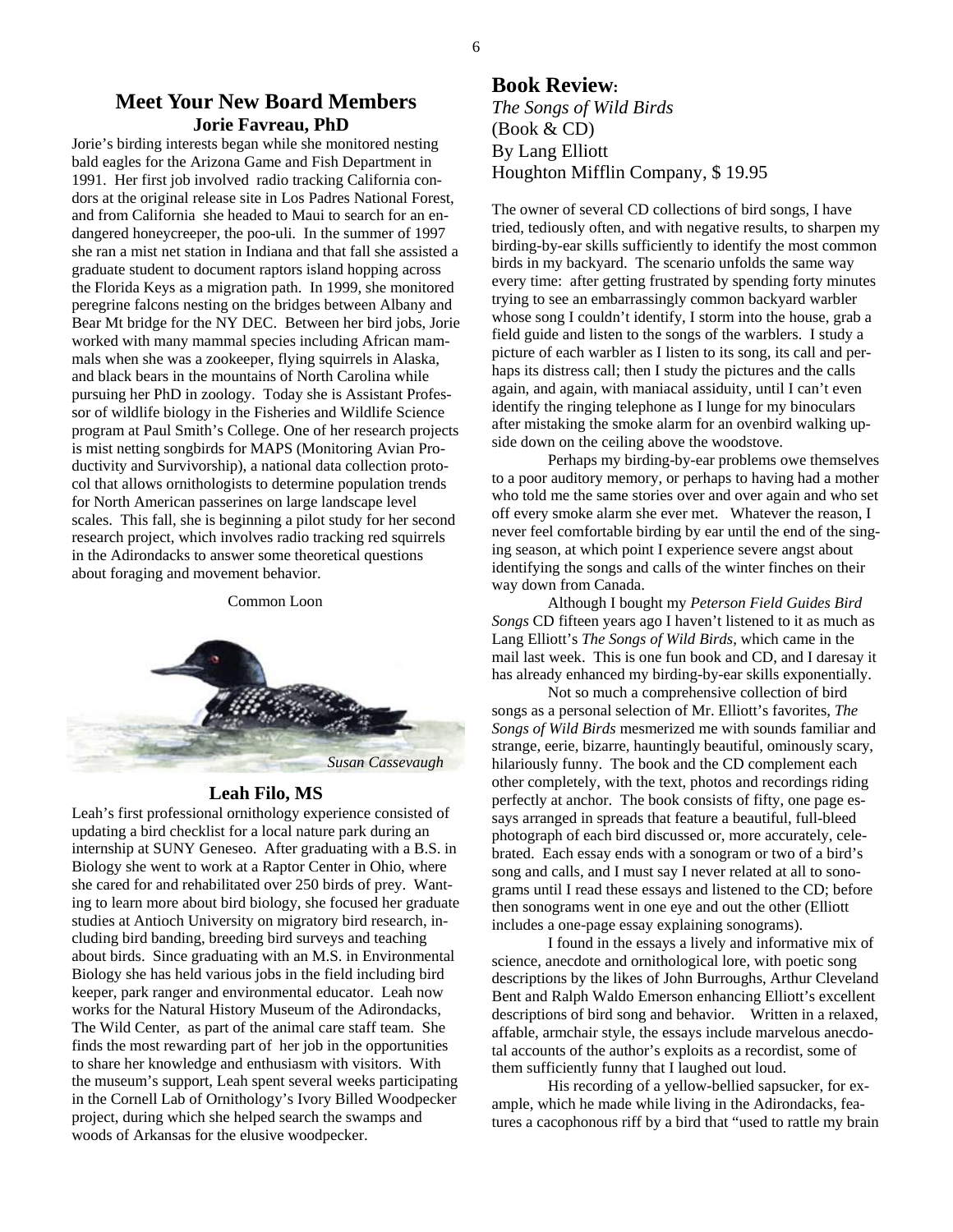

each morning by drumming on a metal sign just outside my cabin. His irreverent banging is immortalized on the compact disc." After describing the song and call of an eastern bluebird, and providing some excellent written versions of them, Elliott notes, "I remember hearing this wonderful call while playing golf one April with a friend. At the height of my backswing, I heard the *tru-lee* of a bluebird flying overhead. I was so affected that I completely missed the ball. Needless to say, my friend had a *tru-lee* good laugh!"

 While on a recording trip to Spring Pond Bog Elliot captured an incredible antiphonal duet between a hermit thrush and a Swainson's thrush—the two birds alternate their songs with the precision of classical musicians playing a sonata. The CD also has a recording of a pair of Carolina wrens performing a duet rather less precise, with the female blurting out her raspy buzz a few seconds after the male launches into his lyrical tune, superimposing her song over her mates. One of the most amazing recordings caught a quartet of eastern screech owls performing their tremolo calls simultaneously, in two groups of two and in tandem one at a time. It sounds like sacred, otherworldly music that would have turned Monteverdi and Bach green with envy.

 I learned from the CD that the bobcats caterwauling uncomfortably close to my tent eighteen years ago were, in fact, immature great horned owls begging for food. The bizarre sonic boom of the common nighthawk's mating ritual stunned me, as did the evening flight song of the ovenbird, which it performs at dusk or on moonlit nights. Although several of the recordings had me smiling or chortling, Elliott's recording of snoring Atlantic puffins had me doubled over in laughter. As he aptly describes it, the Atlantic puffin's snore sounds like someone revving a chainsaw, and in order to capture the sound he placed a microphone in the burrow of a sleeping puffin and ran a cable hundreds of feet away to his tiny research hut. You gotta like a guy who even thinks of doing something like that.

*The Songs of Wild Birds* book and CD had value for me because it brought these fifty birds and their songs so vividly to life I suspect I'm actually going to remember them for awhile. The only downside so far to this reading/listening experience was my preposterously mistaken certainty that an Atlantic puffin had fallen asleep in my neighbor's woodlot, in the middle of day.

 If you want to learn specific bird songs you'll need to consult one of the many resources available, for example, www.birds.cornell.edu, but if you can content yourself with one man's selection of world-class wild bird song recordings made by himself and others, and with having loads of fun learning, get yourself a copy of *The Songs of Wild Birds*—the photographs alone are worth the price of admission.

 (Lang Elliott also wrote *Common Birds and Their Songs* & *Music of the Birds*; for more information see his support web site: www.songsofwildbirds.com.)

**—John Thaxton** 

**Note**: This review originally appeared in *Adirondack Explorer*

### **HPAS Board of Directors Meeting Saturday, September 22, 2007, 11:00 a.m. Paul Smiths Visitor Interpretative Center**

HPAS board meetings, which vary from boring to tumultuous, are open to all members. The directors genuinely appreciate and encourage member attendance and input.



Common Loon *Susan Cassevaugh*

#### **Poetry Corner The Second Coming**

Turning and turning in the widening gyre The falcon cannot hear the falconer; Things fall apart, the centre cannot hold; Mere anarchy is loosed upon the world, The blood-dimmed tide is loosed, and everywhere The ceremony of innocence is drowned; The best lack all conviction, while the worst Are full of passionate intensity. Surely some revelation is at hand; Surely the Second Coming is at hand. The Second Coming! Hardly are those words out When a vast image out of *Spritus Mundi*  Troubles my sight: somewhere in the sands of the desert A shape with lion body and the head of a man, A gaze blank and pitiless as the sun, Is moving its slow thighs, while all about it Reel shadows of the indignant desert birds. The darkness drops again, but now I know That twenty centuries of stony sleep Were vexed to nightmare by a rocking cradle, And what rough beast, its hour come round at last, Slouches towards Bethlehem to be born?

**—W.B. Yeats**